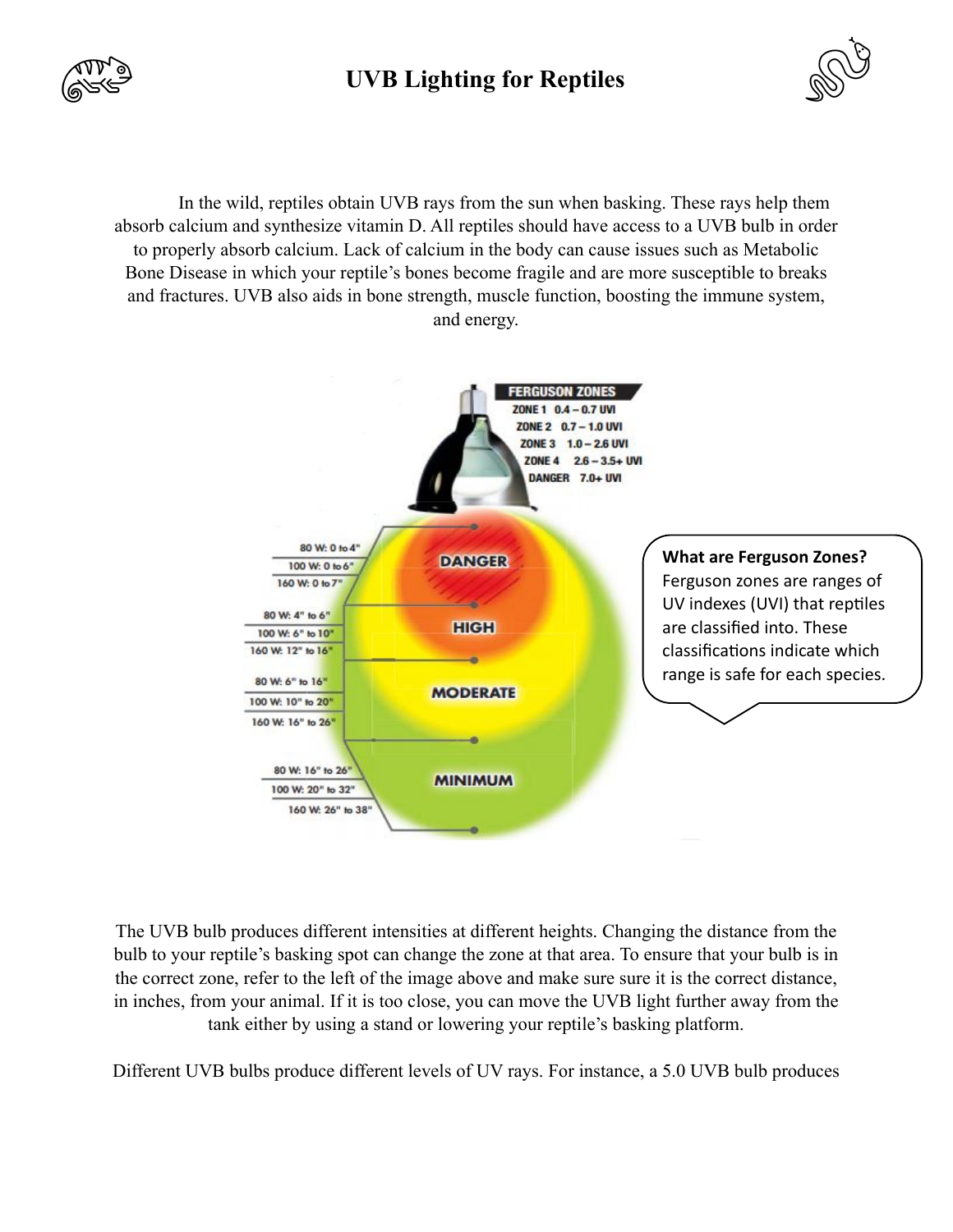

## **UVB Lighting for Reptiles**



half the amount of UV rays as a 10.0 UVB bulb. Different reptiles have different needs so you must check that the type of bulb you buy is correct for your species of reptile.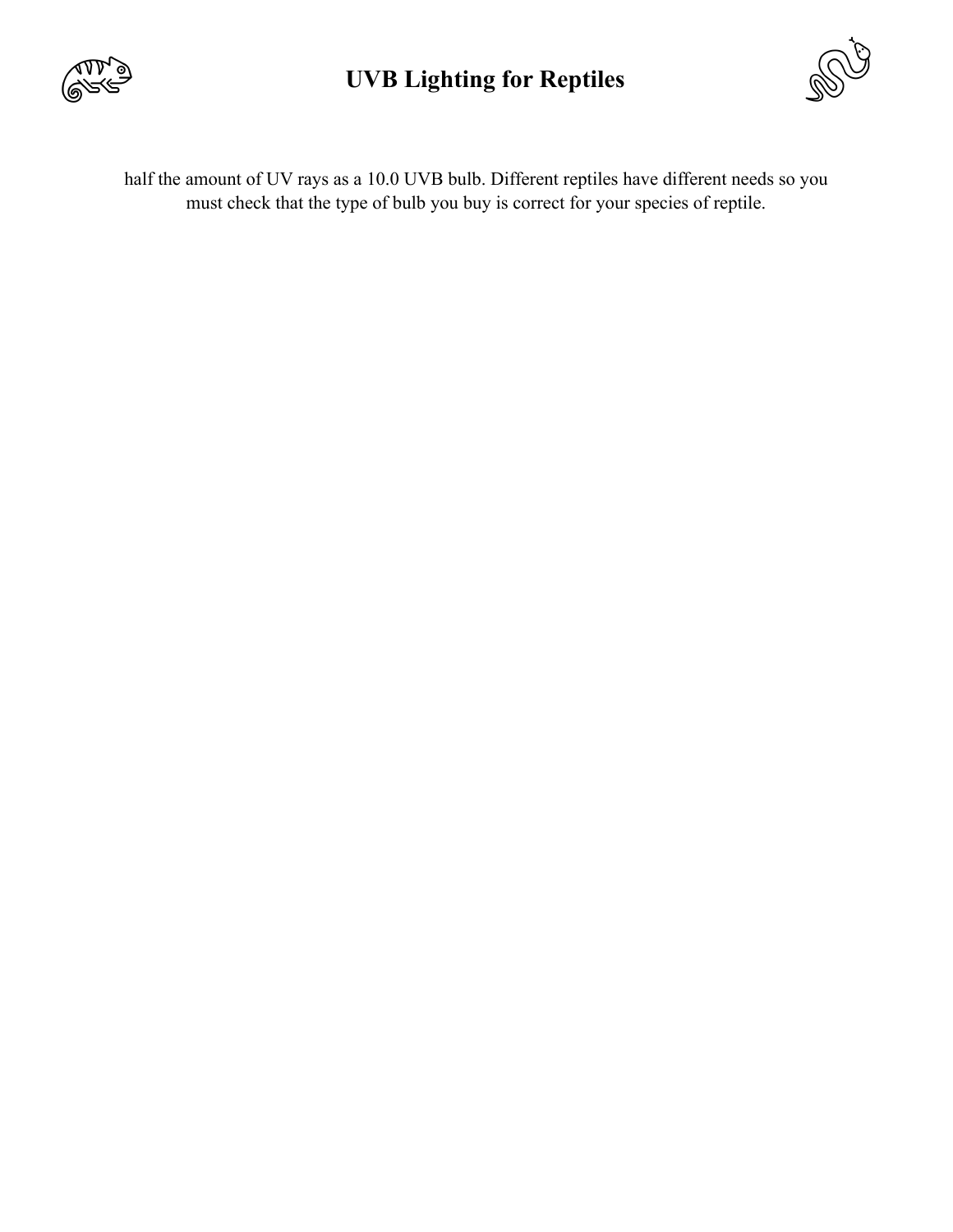## What is the best UVB bulb for my reptile?



\*\*\* PowerSun bulbs are UVB and heat bulbs, no additional heat should be added. All UVB bulbs must be used at the appropriate height.